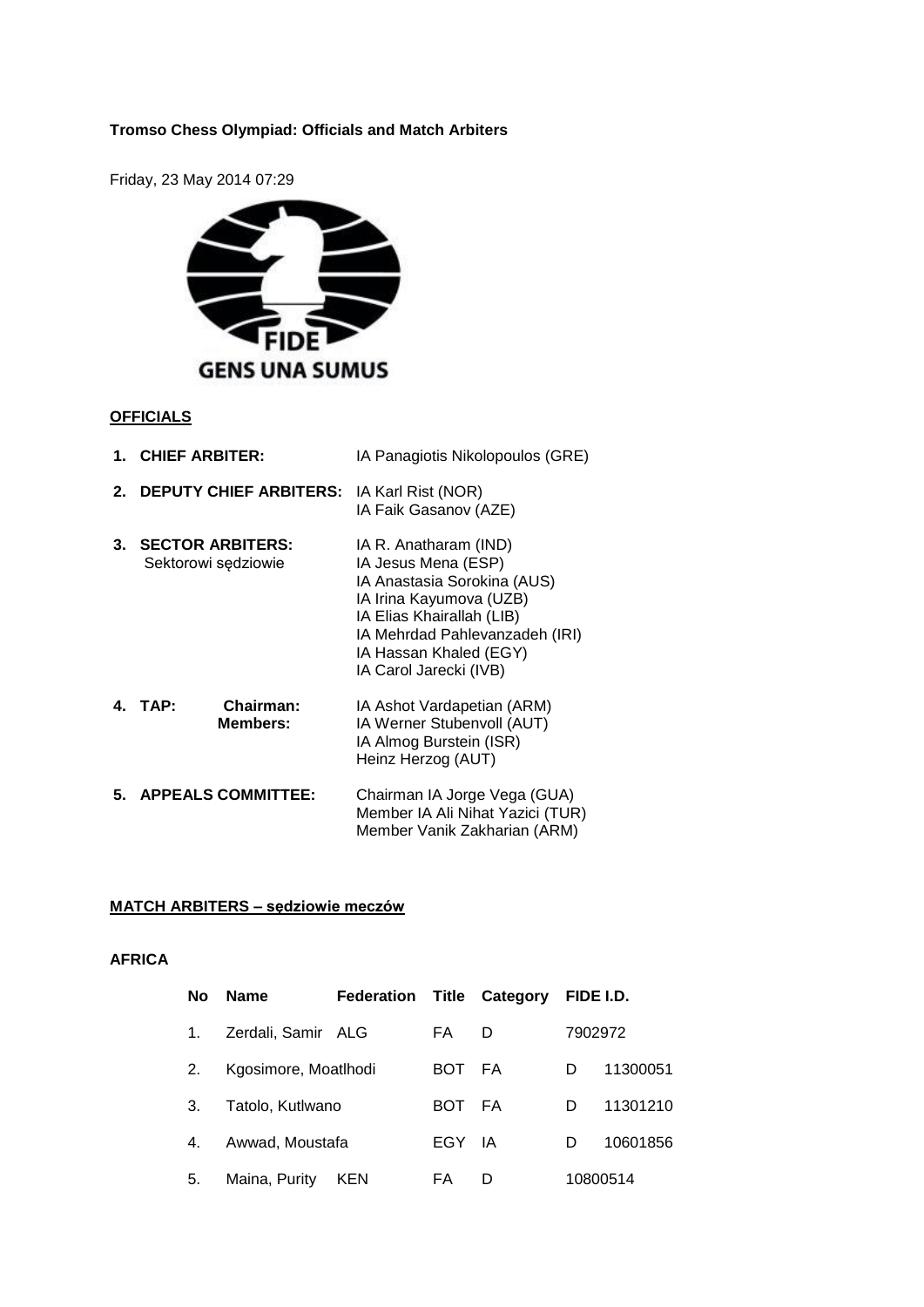| 6.  | Ratsimikatry, Caryl Patrick | MAD FA     |           | D | 13100041 |
|-----|-----------------------------|------------|-----------|---|----------|
| 7.  | Gilton, Mkumbwa             | MAW FA     |           | D | 20500050 |
| 8.  | Akkour, Abdelfattah         | MOR IA     |           | D | 9001964  |
| 9.  | Malaige, Antonio            | MOZ FA     |           | D | 14800233 |
| 10. | Van den Bergh, Gunther      | <b>RSA</b> | - IA      | В | 14301180 |
| 11. | Grobbelaar, Fransie         | RSA.       | - FA      | D | 14306964 |
| 12. | Contoret, Bernadette        | <b>SEY</b> | IA        | D | 9800182  |
| 13. | Musa, Omer                  | <b>SUD</b> | FA        | D | 12200298 |
| 14. | Mhone, Thobisela            | SWZ FA     |           | D | 20700032 |
| 15. | Hammami, Slim               | <b>TUN</b> | IA        | D | 502080   |
| 16. | Kisuze, Stephen             | <b>UGA</b> | - IA      | D | 10000186 |
| 17. | Turyahabwe, Chris           | <b>UGA</b> | <b>FA</b> | D | 10000810 |
| 18. | Nsakanya, Chanda            | ZAM        | IA        | D | 8700532  |
| 19. | Banda, Aaron                | ZAM        | FA        | D | 8701067  |
| 20. | Clive, Mphambela            | ZIM        | FA        | D | 11001763 |

**AMERICAS**

| No  | <b>Name</b>                 | <b>Federation</b> | <b>Title</b> | Category |   | FIDE I.D. |
|-----|-----------------------------|-------------------|--------------|----------|---|-----------|
| 1.  | Roose, Alex                 |                   | AHO          | IA       | D | 7500246   |
| 2.  | Liendro, Beatriz            |                   | ARG          | IA       | D | 133167    |
| 3.  | White, Andre                |                   | BAH          | FA       | D | 10400388  |
| 4.  | Daniel, Kelvin              |                   | <b>BAR</b>   | IA       | D | 11100176  |
| 5.  | Ribeiro, Pablyto Robert     |                   | <b>BRA</b>   | IA       | B | 2110652   |
| 6.  | Marghetis, Aris             |                   | CAN          | IA       | D | 2611058   |
| 7.  | Berti Contreras, Lorenginis |                   | <b>CHI</b>   | IA       | D | 3401316   |
| 8.  | Castro, Mauricio            |                   | CRC.         | - FA     | D | 6505244   |
| 9.  | Chuit, Serafin              |                   | <b>CUB</b>   | IA       | C | 3515834   |
| 10. | Jaquez Adames, Roman        |                   | <b>DOM</b>   | - FA     | D | 6401210   |
| 11. | Menendez Garcia, Dynaryn    |                   | ECU          | IA       | D | 3614794   |
| 12. | Mieles Viteri, Eduardo      |                   | ECU          | IA       | D | 3600726   |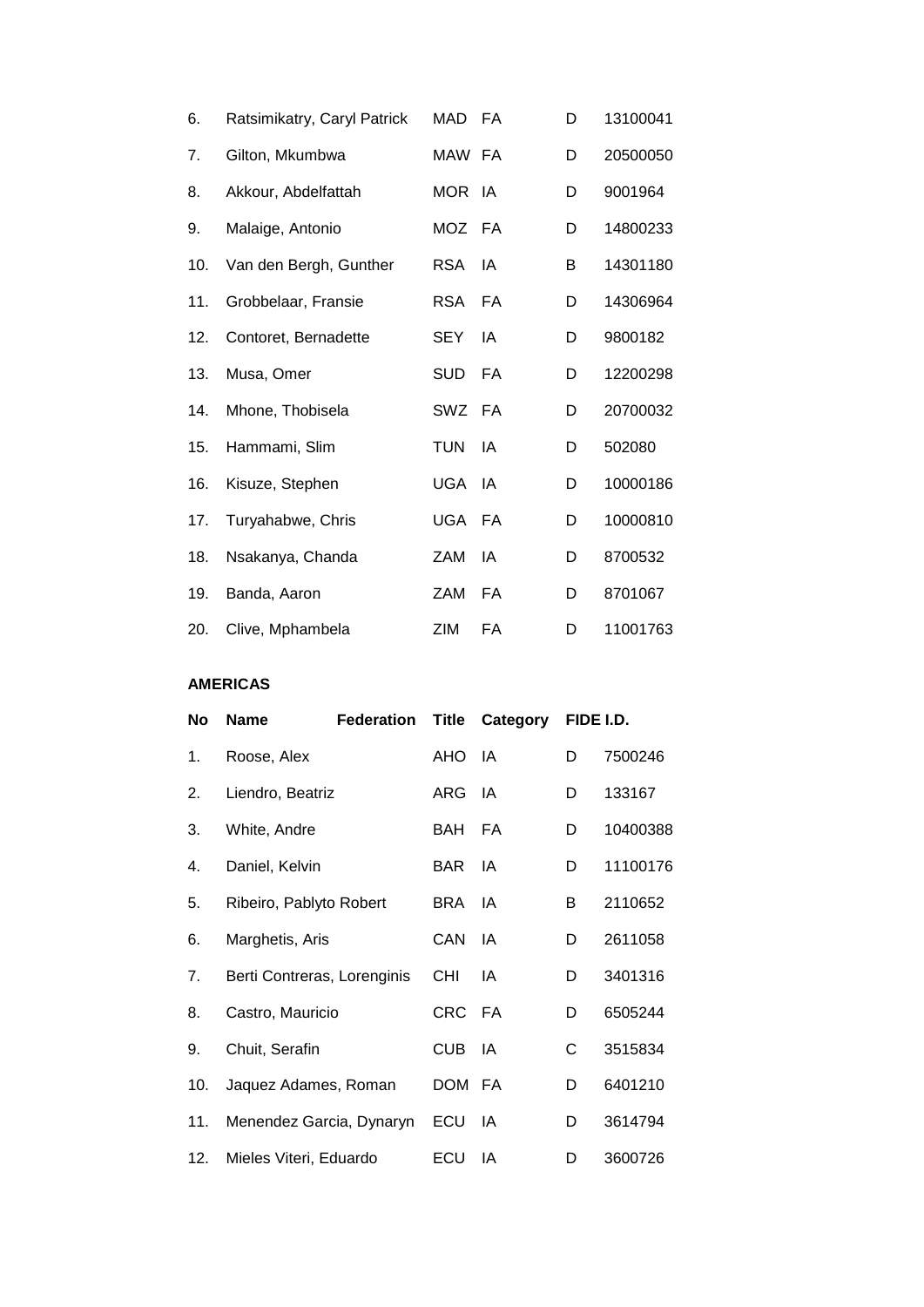| 13. | Hernandez, Erick      | ESA IA     |      | В | 6701787 |
|-----|-----------------------|------------|------|---|---------|
| 14. | Wheeler, Robert       | JAM        | IA   | D | 7400160 |
| 15. | Mejia Espinal, Hector | <b>HON</b> | IA   | D | 8400687 |
| 16. | Barrientos, Antonio   | MEX IA     |      | D | 5113342 |
| 17. | Riveros, A. Juan      | PAR IA     |      | D | 3700674 |
| 18. | Kappel, Abreyl        | SUR.       | - IA | D | 8200114 |
| 19. | Smith, Russel         | <b>TTO</b> | IA   | С | 7700890 |
| 20. | Duchovnu, Eduard      | USA        | ΙA   | D | 2803054 |

**ASIA**

| <b>No</b> | <b>Name</b>            | <b>Federation</b> | <b>Title</b> | Category  |              | FIDE I.D. |
|-----------|------------------------|-------------------|--------------|-----------|--------------|-----------|
| 1.        | Stead, Kerry           |                   | <b>AUS</b>   | IA        | D            | 3202577   |
| 2.        | Haroon or Rashid       |                   | <b>BAN</b>   | IA        | В            | 10208291  |
| 3.        | Zhu, Jiaqi             |                   | <b>CHN</b>   | IA        | Α            | 8600929   |
| 4.        | Zhang Jilin            |                   | <b>CHN</b>   | IA        | В            | 8602867   |
| 5.        | Jashint, Maharaj       |                   | <b>FIJ</b>   | IA        | $\mathsf{C}$ | 11400170  |
| 6.        | Chan, Kwai Keong       |                   | <b>HKG</b>   | IA        | D            | 6000991   |
| 7.        | Amarnath, Inaganti     |                   | <b>IND</b>   | FA        | D            | 5009766   |
| 8.        | Gopakumar, M. S.       |                   | <b>IND</b>   | IA        | C            | 5058287   |
| 9.        | Asaad, Ismael Tawfeeq  |                   | <b>IRQ</b>   | IA        | D            | 4804902   |
| 10.       | Sainbayar, Tserendorj  |                   | <b>MGL</b>   | IA        | D            | 4901614   |
| 11.       | Tserendorj, Batsaikhan |                   | <b>MGL</b>   | FA        | D            | 2023334   |
| 12.       | Maung, Maung Lwin      |                   | <b>MYA</b>   | IA        | D            | 13000233  |
| 13.       | Khaiju, Guanendra      |                   | <b>NEP</b>   | IA        | D            | 12301469  |
| 14.       | Gibbons, Robert        |                   | <b>NZL</b>   | IA        | C            | 4300700   |
| 15.       | Faqeeh, Diya           |                   | <b>PLE</b>   | FA        | D            | 11501189  |
| 16.       | Khamaysa, Mohammed     |                   | <b>PLE</b>   | <b>FA</b> | D            | 115011546 |
| 17.       | Romualdo, Dumuk        |                   | PHI          | FA        | D            | 5213754   |
| 18.       | Hoe, Thomas            | SIN               | IA           | C         |              | 5802598   |
| 19.       | Wong, Ngiam Yee        |                   | <b>SIN</b>   | IA        | C            | 5804140   |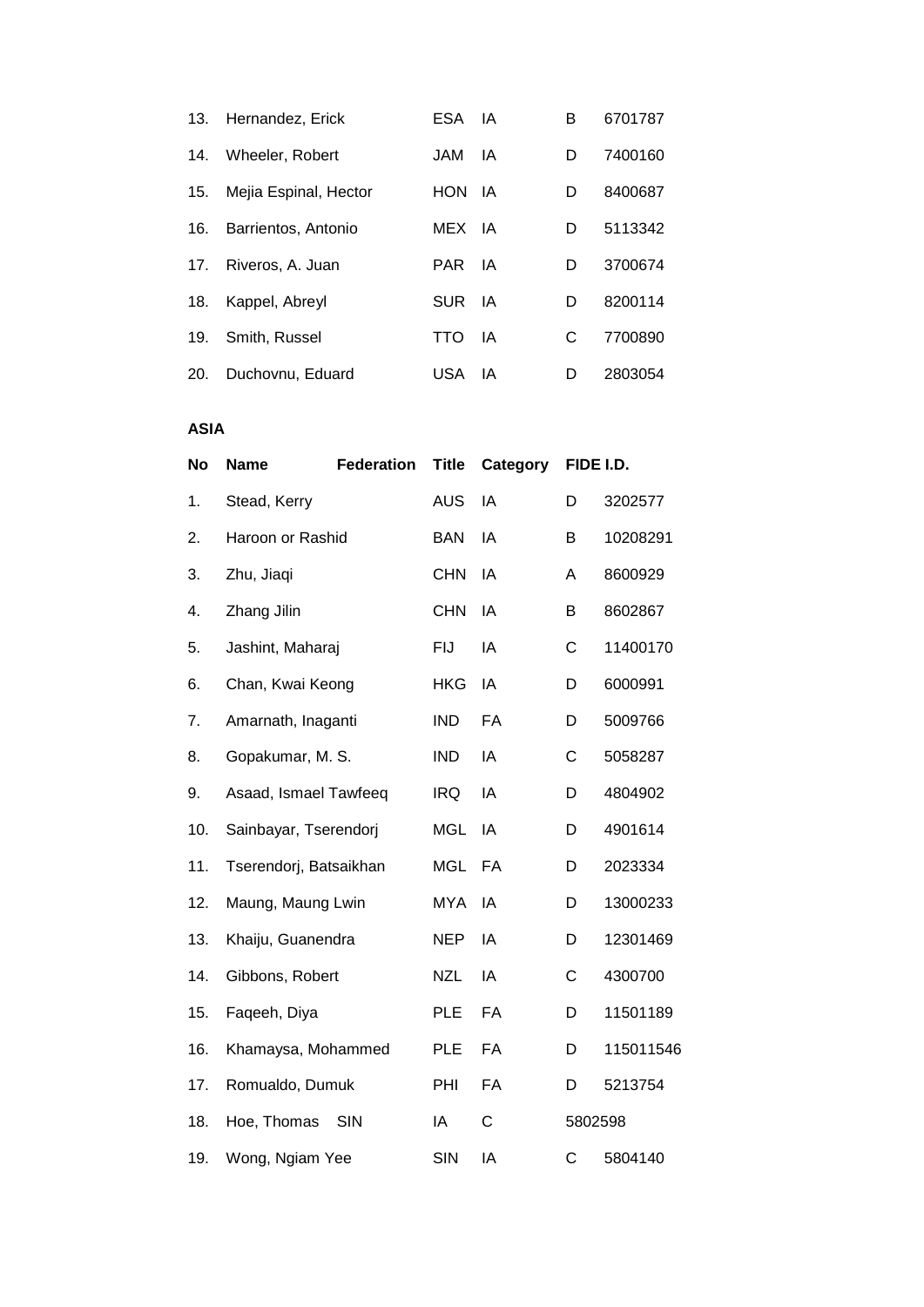| 20. | Luxman, Wijesuriya         | <b>SRI</b> | ΙA         | в  | 9900144  |         |
|-----|----------------------------|------------|------------|----|----------|---------|
| 21. | Yueh, Angela               | TPE        | - FA       | D  | 16300807 |         |
| 22. | Maryam Mohamed             | UAE        | - IA       | C  | 9304126  |         |
| 23. | Al Hammadi, Faisal Mohamed |            | <b>UAE</b> | IA | D        | 9301240 |
| 24. | Turdialiev, Husan          | UZB        | ΙA         | в  | 14203251 |         |
| 25. | Nguyen Thi Ahn Thu         | VIE.       | ΙA         | Α  | 12400700 |         |

## **EUROPE**

| <b>No</b> | <b>Name</b>              | <b>Federation</b> | <b>Title</b> | Category  |    | FIDE I.D. |         |
|-----------|--------------------------|-------------------|--------------|-----------|----|-----------|---------|
| 1.        | Babamusta, Elton         |                   | <b>ALB</b>   | <b>NA</b> |    | 4702085   |         |
| 2.        | Kalantarian, Norik       |                   | ARM          | <b>FA</b> | D  | 13300300  |         |
| 3.        | Baumberger, Albert       |                   | LIE (AUT)    |           | IA | В         | 1627996 |
| 4.        | Mussing, Manfred         |                   | <b>AUT</b>   | IA        | C  | 1612247   |         |
| 5.        | Neff, Gregor             |                   | <b>AUT</b>   | IA        | D  | 1613910   |         |
| 6.        | Stubenvoll, Irma         |                   | <b>AUT</b>   | IA        | D  | 1628470   |         |
| 7.        | Baharani, Ilgar          |                   | <b>AZE</b>   | IA        | D  | 13400223  |         |
| 8.        | Barishnikova, Ludmila    |                   | <b>AZE</b>   | IA        | D  | 13402781  |         |
| 9.        | Ismayilov, Gurdat        |                   | <b>AZE</b>   | IA        | D  | 13411900  |         |
| 10.       | Ismayilov, Namig         |                   | <b>AZE</b>   | IA        | D  | 13405160  |         |
| 11.       | Rustamov, Lutfiyar       |                   | <b>AZE</b>   | IA        | D  | 13401203  |         |
| 12.       | Sapronov, Vitaliy        |                   | <b>AZE</b>   | IA        | D  | 13402358  |         |
| 13.       | Umudova, Ulkar           |                   | <b>AZE</b>   | IA        | D  | 13402382  |         |
| 14.       | Guliev, Shaig            |                   | <b>AZE</b>   | FA        | D  | 13401475  |         |
| 15.       | Hajiev, Emin             |                   | <b>AZE</b>   | FA        | D  | 13411080  |         |
| 16.       | Ibrahimov, Azar          |                   | <b>AZE</b>   | FA        | D  | 13410091  |         |
| 17.       | Zhukov, Nikolai          |                   | <b>BLR</b>   | IA        | D  | 13505653  |         |
| 18.       | Palovsky, Ladislav       |                   | <b>CZE</b>   | IA        | C  | 318744    |         |
| 19.       | Baarup-Christensen, Rene |                   | <b>DEN</b>   | IA        | C  | 1408305   |         |
| 20.       | Hansen, Soren Bech       |                   | <b>DEN</b>   | IA        | D  | 1400681   |         |
| 21.       | Larsen, Thomas           |                   | <b>DEN</b>   | IA        | D  | 1409689   |         |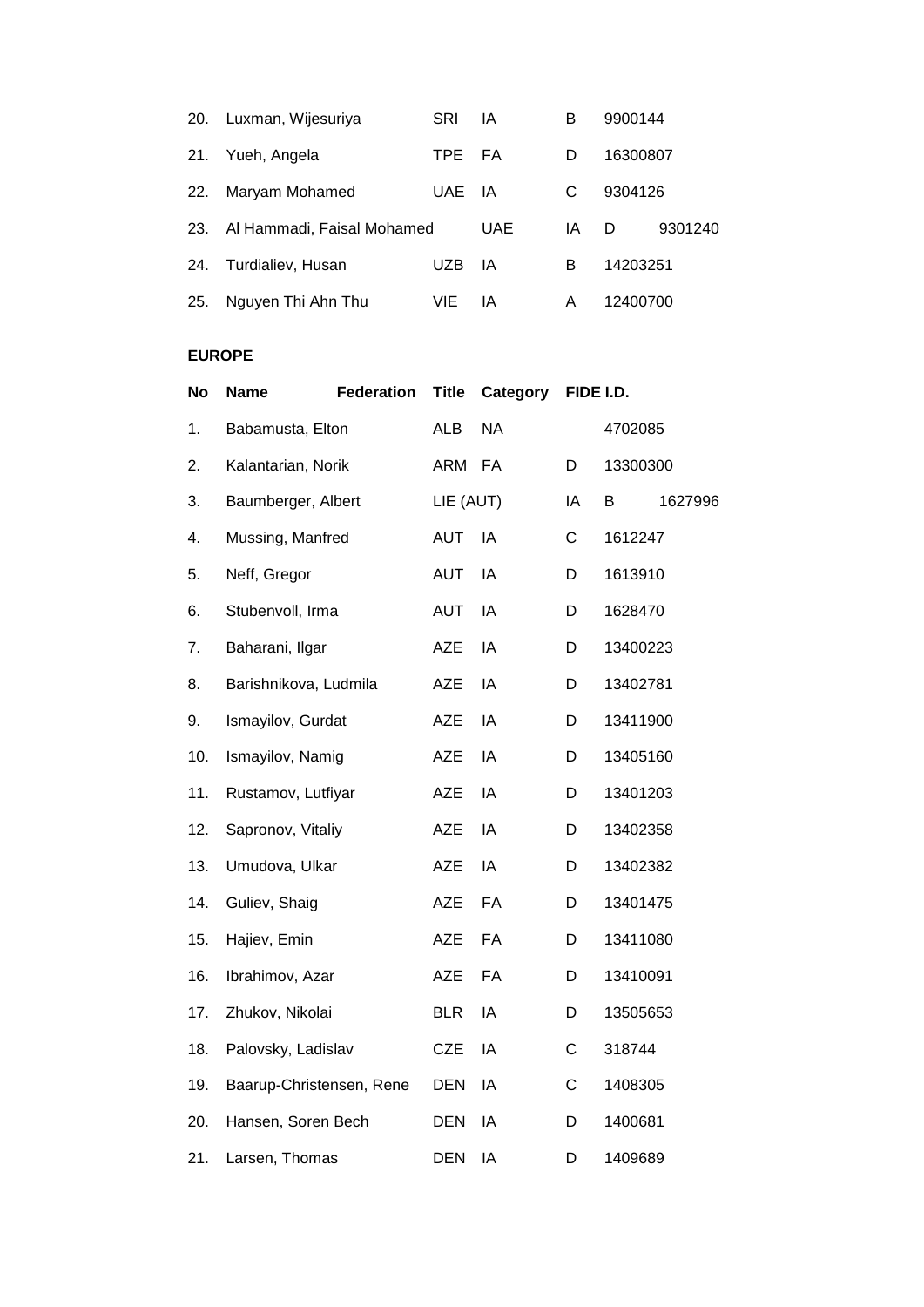| 22. | Mortensen, Steen Juul   | <b>DEN</b>   | IA        | D  | 1408143  |          |
|-----|-------------------------|--------------|-----------|----|----------|----------|
| 23. | Noer, Martin Stampe     | <b>DEN</b>   | ΙA        | С  | 1412221  |          |
| 24. | Olsen, Aage Dalstrup    | DEN          | IA        | D  | 1405802  |          |
| 25. | Olsen, Peter, Erik      | <b>DEN</b>   | IA        | D  | 1401386  |          |
| 26. | Skovgaard, Tom          | <b>DEN</b>   | IA        | D  | 1406337  |          |
| 27. | Barnes, Lara            | <b>ENG</b>   | IA        | D  | 419281   |          |
| 28. | Brokko, Margit          | <b>EST</b>   | IA        | D  | 4501098  |          |
| 29. | Nielsen, Mogens         | FAI          | IA        | D  | 1406264  |          |
| 30. | Rimestad, Arild         | FAI          | IA        | D  | 7200455  |          |
| 31. | Hansen, Herborg         | FAI          | FA        | D  | 7200269  |          |
| 32. | Hjalfi Skaale, Hans     | FAI          | FA        | D  | 7201931  |          |
| 33. | Kosonen, Markku         | <b>FIN</b>   | IA        | C  | 507709   |          |
| 34. | Salminen, Jussi         | <b>FIN</b>   | <b>NA</b> |    | 504882   |          |
| 35. | Kocovski, Ivan          | <b>FYROM</b> |           | ΙA | D        | 15000524 |
| 36. | Bounzou, Nadir          | <b>FRA</b>   | IA        | С  | 625264   |          |
| 37. | Variniac, Emmanuel      | <b>FRA</b>   | IA        | С  | 20615795 |          |
| 38. | Japaridze, Marika       | <b>GEO</b>   | IA        | D  | 13601857 |          |
| 39. | Kitharidis, Argyrios    | <b>GRE</b>   | IA        | D  | 4214218  |          |
| 40. | Mihailidis, Anastasios  | GRE          | IA        | D  | 4205588  |          |
| 41. | Mitrou, Ioannis         | <b>GRE</b>   | IA        | D  | 4241150  |          |
| 42. | Veroci, Zsuzsa          | <b>HUN</b>   | IA        | A  | 701068   |          |
| 43. | Orso, Miklos            | <b>HUN</b>   | IA        | C  | 700290   |          |
| 44. | Asgrimsson, Olafur      | <b>ISL</b>   | IA        | D  | 2305178  |          |
| 45. | Lagerman, Robert        | <b>ISL</b>   | IA        | D  | 2300362  |          |
| 46. | Thor, Gudmundur Sverrir | <b>ISL</b>   | IA        | D  | 2304929  |          |
| 47. | Salama, Omar            | ISL(EGY)     |           | ΙA | D        | 10601279 |
| 48. | Sigurdsson, Pall        | <b>ISL</b>   | IA        | D  | 2302144  |          |
| 49. | Sveinsson, Rikhardur    | <b>ISL</b>   | IA        | D  | 2301857  |          |
| 50. | Graham, Gerry           | <b>IRL</b>   | FA        | D  | 2500590  |          |
| 51. | Jennings, Ted           | <b>IRL</b>   | FA        | D  | 2507188  |          |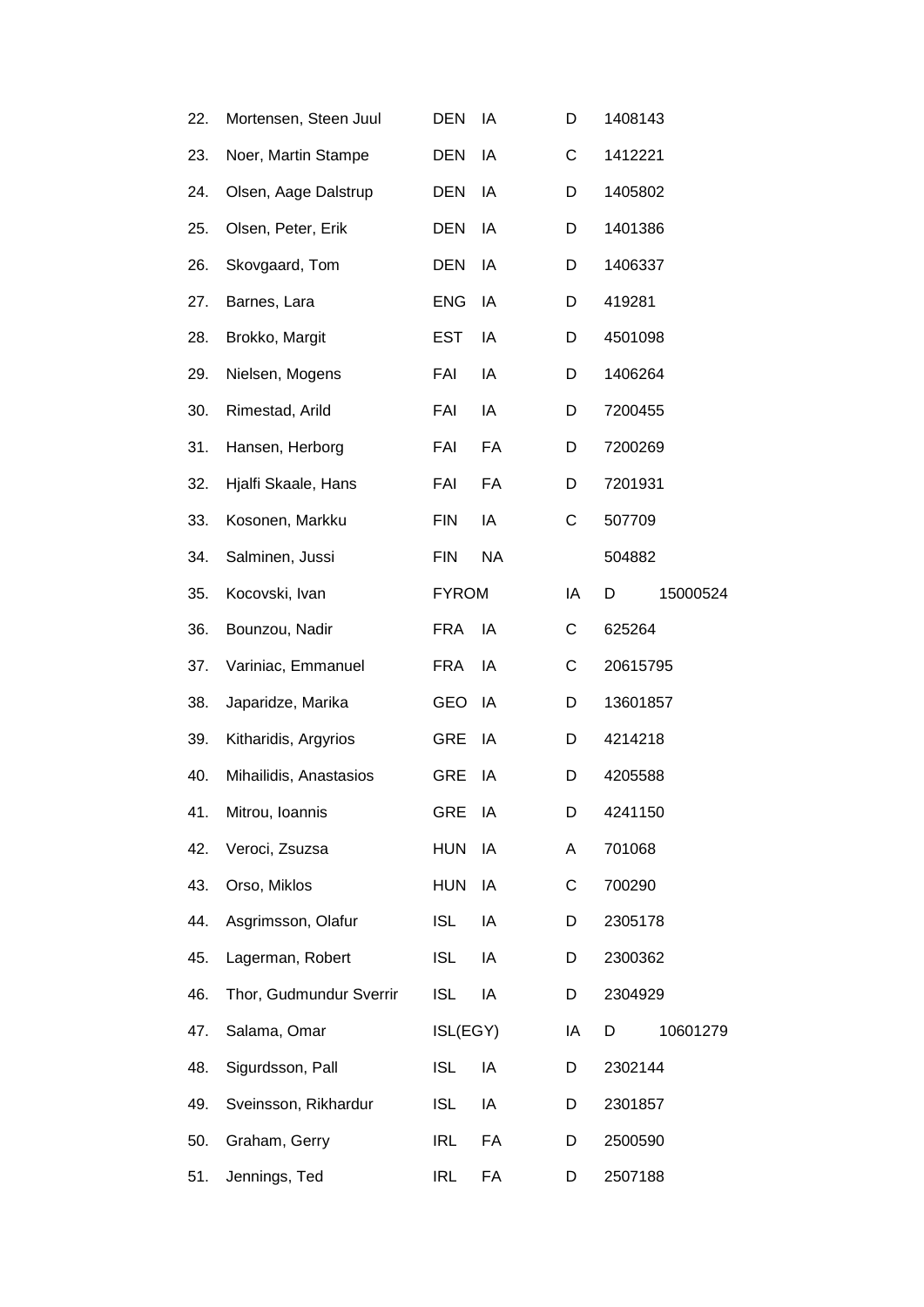| 52. | Scully, Brian            | <b>IRL</b> | FA        | D | 2507196 |
|-----|--------------------------|------------|-----------|---|---------|
| 53. | Shorek, Mordechai        | <b>ISR</b> | IA        | D | 2811332 |
| 54. | Callegher, Carlo         | <b>ITA</b> | FA        | D | 876887  |
| 55. | Vujacic, Igor            | <b>MNE</b> | IA        | D | 932620  |
| 56. | Strik, Aart              | <b>NED</b> | IA        | D | 1021540 |
| 57. | Sjol, Henrik             | <b>NOR</b> | IA        | D | 1505629 |
| 58. | Aanstad, Magnus          | <b>NOR</b> | FA        | D | 1507362 |
| 59. | Eriksen, Tom             | <b>NOR</b> | FA        | D | 1502921 |
| 60. | Johnsen, Sverre          | <b>NOR</b> | FA        | D | 1500937 |
| 61. | Milvang, Otto            | <b>NOR</b> | FA        | D | 1511360 |
| 62. | Naerheim, Roar           | <b>NOR</b> | FA        | D | 1515446 |
| 63. | Romsdal, Trond           | <b>NOR</b> | FA        | D | 1502310 |
| 64. | Standal, Egil Arne       | <b>NOR</b> | FA        | D | 1506978 |
| 65. | Andersen, Espen          | <b>NOR</b> | <b>NA</b> |   | 1513028 |
| 66. | Bakke, Per Bjorn         | <b>NOR</b> | <b>NA</b> |   | 1519581 |
| 67. | Benjaminsen, Bjorn       | <b>NOR</b> | <b>NA</b> |   | 1501992 |
| 68. | Bentsen, Oyvind          | <b>NOR</b> | <b>NA</b> |   | 1503626 |
| 69. | Brobakken, Geir          | <b>NOR</b> | <b>NA</b> |   | 1511270 |
| 70. | Forrisdahl, Ole-Kristian | <b>NOR</b> | <b>NA</b> |   | 1507206 |
| 71. | Haveland, Bjorn-Ivar     | <b>NOR</b> | <b>NA</b> |   | 1502000 |
| 72. | Lovaas, Roger            | <b>NOR</b> | <b>NA</b> |   | 1514237 |
| 73. | Pedersen, Oyvind         | <b>NOR</b> | <b>NA</b> |   | 1501666 |
| 74. | Sidselrud, Laila         | <b>NOR</b> | <b>NA</b> |   | 1514989 |
| 75. | Skjelstad, Erling        | <b>NOR</b> | <b>NA</b> |   | 1508695 |
| 76. | Skrondal, Inge           | <b>NOR</b> | <b>NA</b> |   | 1505114 |
| 77. | Strand, Oyvin            | <b>NOR</b> | <b>NA</b> |   | 1507230 |
| 78. | Delega, Tomasz           | POL        | IA        | B | 1108000 |
| 79. | Dias, Carlos             | <b>POR</b> | IA        | D | 1905813 |
| 80. | Polihroniade, Elisabeta  | <b>ROU</b> | IA        | Α | 1201611 |
| 81. | Nicula, Dinu-Ioan        | ROU        | IA        | D | 1217666 |